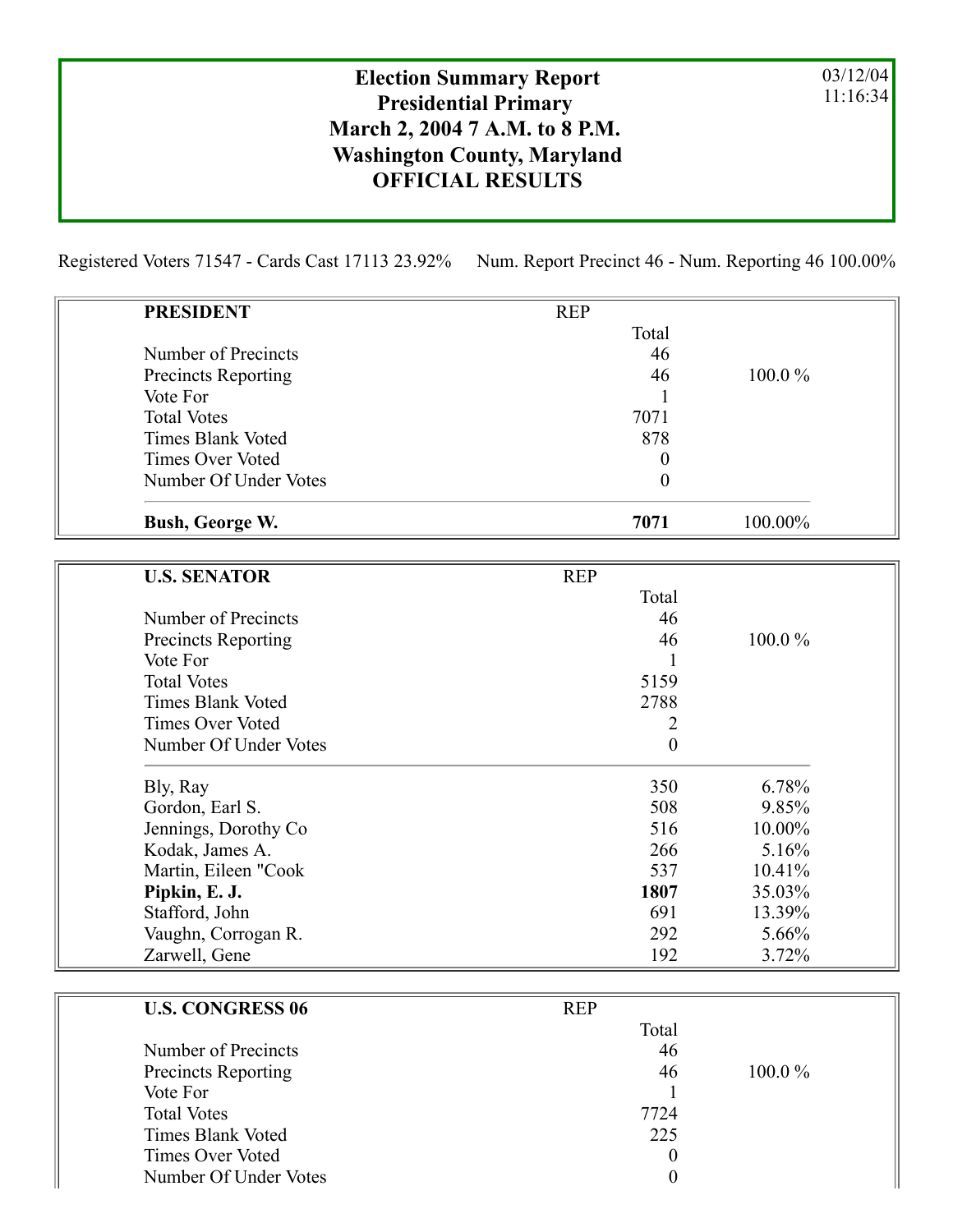| 5794<br>75.01%<br>Bartlett, Roscoe G.<br>24.99%<br>1930<br>Rolle, Scott L. |
|----------------------------------------------------------------------------|
|----------------------------------------------------------------------------|

| <b>REP DELEGATES 06</b>    | <b>REP</b> |           |
|----------------------------|------------|-----------|
|                            | Total      |           |
| Number of Precincts        | 46         |           |
| <b>Precincts Reporting</b> | 46         | $100.0\%$ |
| Vote For                   | 3          |           |
| <b>Total Votes</b>         | 17782      |           |
| <b>Times Blank Voted</b>   | 1388       |           |
| Times Over Voted           | $\theta$   |           |
| Number Of Under Votes      | 1901       |           |
| Brooks, Tim                | 1142       | 6.42%     |
| Conyers, Samie             | 658        | 3.70%     |
| Edwards, George C.         | 5720       | 32.17%    |
| Harkins, James M.          | 5137       | 28.89%    |
| <b>Hughes, Koreen</b>      | 5125       | 28.82%    |

| <b>REP ALTERNATES 06</b>   | <b>REP</b> |           |  |
|----------------------------|------------|-----------|--|
|                            | Total      |           |  |
| Number of Precincts        | 46         |           |  |
| <b>Precincts Reporting</b> | 46         | $100.0\%$ |  |
| Vote For                   | 3          |           |  |
| <b>Total Votes</b>         | 16924      |           |  |
| <b>Times Blank Voted</b>   | 1416       |           |  |
| <b>Times Over Voted</b>    | $\theta$   |           |  |
| Number Of Under Votes      | 2675       |           |  |
| Greene, Philip             | 1023       | $6.04\%$  |  |
| Hugg, Richard              | 5179       | 30.60%    |  |
| Lenhart, David G.          | 5399       | 31.90%    |  |
| Wolfe, Tricia              | 5323       | 31.45%    |  |

| <b>PRESIDENT</b>        | <b>DEM</b>       |           |
|-------------------------|------------------|-----------|
|                         | Total            |           |
| Number of Precincts     | 46               |           |
| Precincts Reporting     | 46               | $100.0\%$ |
| Vote For                |                  |           |
| <b>Total Votes</b>      | 8457             |           |
| Times Blank Voted       | 193              |           |
| <b>Times Over Voted</b> |                  |           |
| Number Of Under Votes   | $\boldsymbol{0}$ |           |
| Braun, Carol Moseley    | 31               | $0.37\%$  |
| Clark, Wesley K.        | 105              | $1.24\%$  |
| Dean, Howard            | 254              | $3.00\%$  |
| Edwards, John           | 2791             | 33.00%    |
| Gephardt, Dick          | 84               | $0.99\%$  |
| Glover, Mildred         | 86               | $1.02\%$  |
| Kerry, John F.          | 4592             | 54.30%    |
| Kucinich, Dennis J.     | 130              | 1.54%     |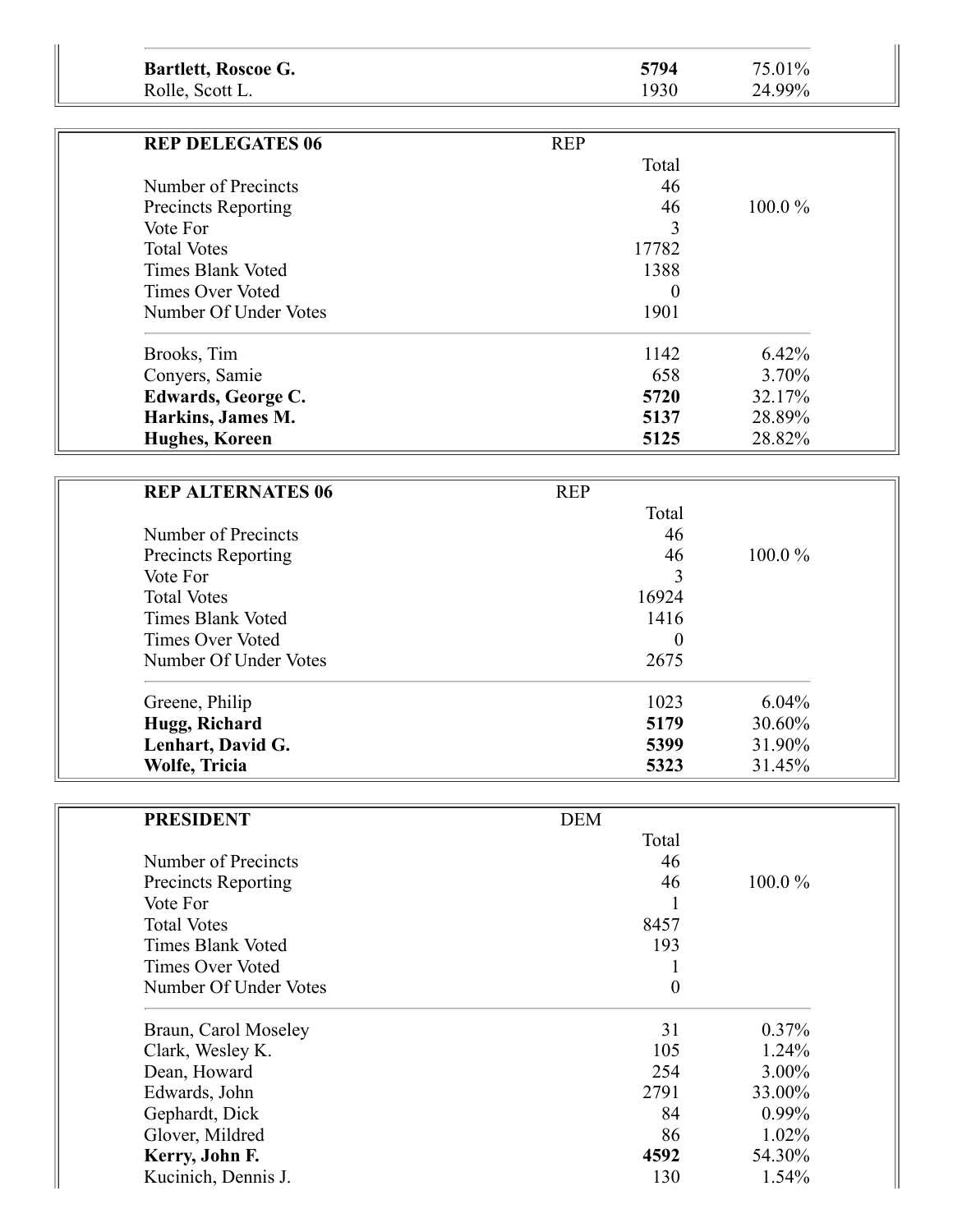| LaRouche, Lyndon H.  | 22  | $0.26\%$ |
|----------------------|-----|----------|
| Lieberman, Joseph    | -87 | 1.03%    |
| Sharpton, Alfred Jr. | 78  | $0.92\%$ |
| Uncommitted to Any   | 197 | 2.33%    |

| <b>U.S. SENATOR</b>        | <b>DEM</b> |           |
|----------------------------|------------|-----------|
|                            | Total      |           |
| Number of Precincts        | 46         |           |
| <b>Precincts Reporting</b> | 46         | $100.0\%$ |
| Vote For                   |            |           |
| <b>Total Votes</b>         | 8023       |           |
| Times Blank Voted          | 628        |           |
| Times Over Voted           | 0          |           |
| Number Of Under Votes      | 0          |           |
| Altman, Sid                | 303        | 3.78%     |
| Kaufman, A. Robert         | 723        | 9.01%     |
| Mikulski, Barbara A.       | 6997       | 87.21%    |

| <b>U.S. CONGRESS 06</b>    | <b>DEM</b>       |           |
|----------------------------|------------------|-----------|
|                            | Total            |           |
| Number of Precincts        | 46               |           |
| <b>Precincts Reporting</b> | 46               | $100.0\%$ |
| Vote For                   |                  |           |
| <b>Total Votes</b>         | 6006             |           |
| <b>Times Blank Voted</b>   | 2645             |           |
| <b>Times Over Voted</b>    | $\theta$         |           |
| Number Of Under Votes      | $\boldsymbol{0}$ |           |
| Benson, James Daniel       | 1080             | 17.98%    |
| Bosley, Kenneth T.         | 1198             | 19.95%    |
| Fox, Rodney D.             | 1494             | 24.88%    |
| Nacewicz, Richard          | 722              | 12.02%    |
| Rhudy, Robert J.           | 212              | $3.53\%$  |
| Shaffer, Kevin M.          | 1017             | 16.93%    |
| Unglebower, Ty             | 283              | 4.71%     |

| <b>FEMALE DEM DEL 06</b>   | <b>DEM</b> |           |
|----------------------------|------------|-----------|
|                            | Total      |           |
| Number of Precincts        | 46         |           |
| <b>Precincts Reporting</b> | 46         | $100.0\%$ |
| Vote For                   | 2          |           |
| <b>Total Votes</b>         | 12283      |           |
| <b>Times Blank Voted</b>   | 2031       |           |
| Times Over Voted           | $\theta$   |           |
| Number Of Under Votes      | 957        |           |
| Courpas, Corynne B.        | 727        | 5.92%     |
| Derse, Susan Lucas         | 745        | $6.07\%$  |
| Dougherty, Jennifer        | 1527       | 12.43%    |
| Evans, Gail L.             | 1035       | 8.43%     |
| Hays, Maggi                | 688        | 5.60%     |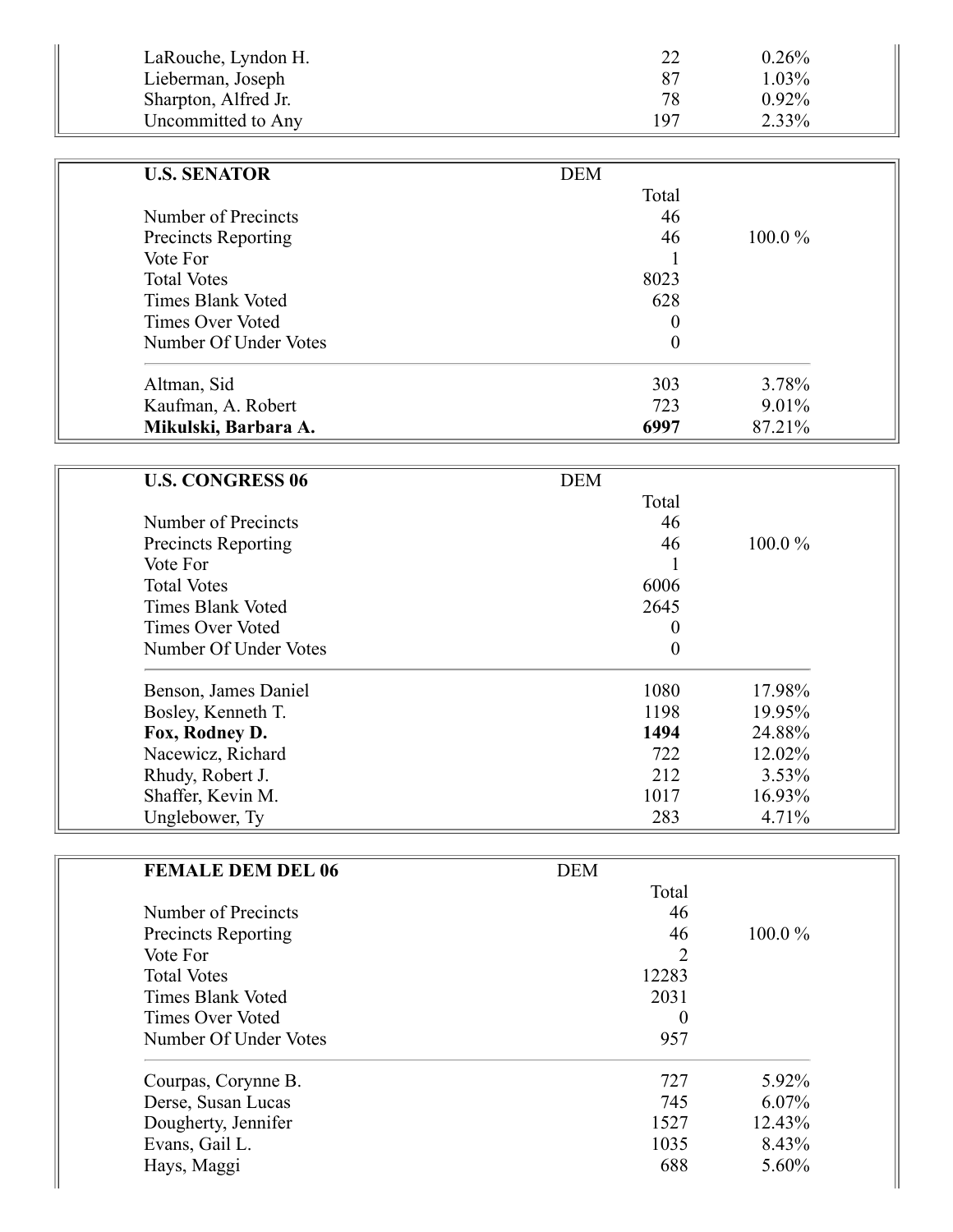| Kipe, Beverly           | 518  | $4.22\%$ |
|-------------------------|------|----------|
| Lum, Lisa M.            | 416  | 3.39%    |
| Querry, Rachel          | 497  | 4.05%    |
| Riley, Anita L.         | 886  | 7.21%    |
| Rodekohr, Barbara       | 150  | 1.22%    |
| <b>Roth, Betty</b>      | 2181 | 17.76%   |
| Rubin, Joanne M.        | 441  | 3.59%    |
| <b>Wolf, Judy Lyons</b> | 2170 | 17.67%   |
| Wright, Laura J.        | 302  | 2.46%    |

| <b>MALE DEM DEL 06</b>     | <b>DEM</b> |           |
|----------------------------|------------|-----------|
|                            | Total      |           |
| Number of Precincts        | 46         |           |
| <b>Precincts Reporting</b> | 46         | $100.0\%$ |
| Vote For                   | 2          |           |
| <b>Total Votes</b>         | 12588      |           |
| <b>Times Blank Voted</b>   | 1796       |           |
| <b>Times Over Voted</b>    |            |           |
| Number Of Under Votes      | 1120       |           |
| <b>Blumenthal, Robert</b>  | 2380       | 18.91%    |
| Chase, Dale R.             | 815        | 6.47%     |
| Comeau, Michael G.         | 807        | 6.41%     |
| Day, Michael G.            | 1223       | 9.72%     |
| DuVall, Bill               | 753        | 5.98%     |
| Fox, Rodney D.             | 1607       | 12.77%    |
| Halstad, Damian L.         | 327        | 2.60%     |
| Nance, David G.            | 169        | 1.34%     |
| Sidh, Sushant              | 1817       | 14.43%    |
| Stevens, William           | 1213       | 9.64%     |
| Wenschhof, George D.       | 534        | 4.24%     |
| Wolf, Ronald W.            | 943        | 7.49%     |

| <b>BOARD OF EDUCATION</b>  |       |          |
|----------------------------|-------|----------|
|                            | Total |          |
| Number of Precincts        | 46    |          |
| <b>Precincts Reporting</b> | 46    | 100.0%   |
| Vote For                   | 4     |          |
| <b>Total Votes</b>         | 52565 |          |
| <b>Times Blank Voted</b>   | 1778  |          |
| <b>Times Over Voted</b>    |       |          |
| Number Of Under Votes      | 8771  |          |
| <b>Berry, Thomas</b>       | 4045  | 7.70%    |
| Feightner, Blaine E.       | 2352  | 4.47%    |
| Forrest, W. Edward         | 5338  | 10.16%   |
| Grassby, Richard           | 968   | 1.84%    |
| Harbaugh, Barry C.         | 2861  | 5.44%    |
| Jantz, Connie L.           | 1807  | $3.44\%$ |
| Janus, Tom                 | 2011  | 3.83%    |
| Lay, Elizabeth M.          | 2153  | 4.10%    |
| Nally, Gary E.             | 2842  | 5.41%    |
| Ober, Roxanne R.           | 5386  | 10.25%   |